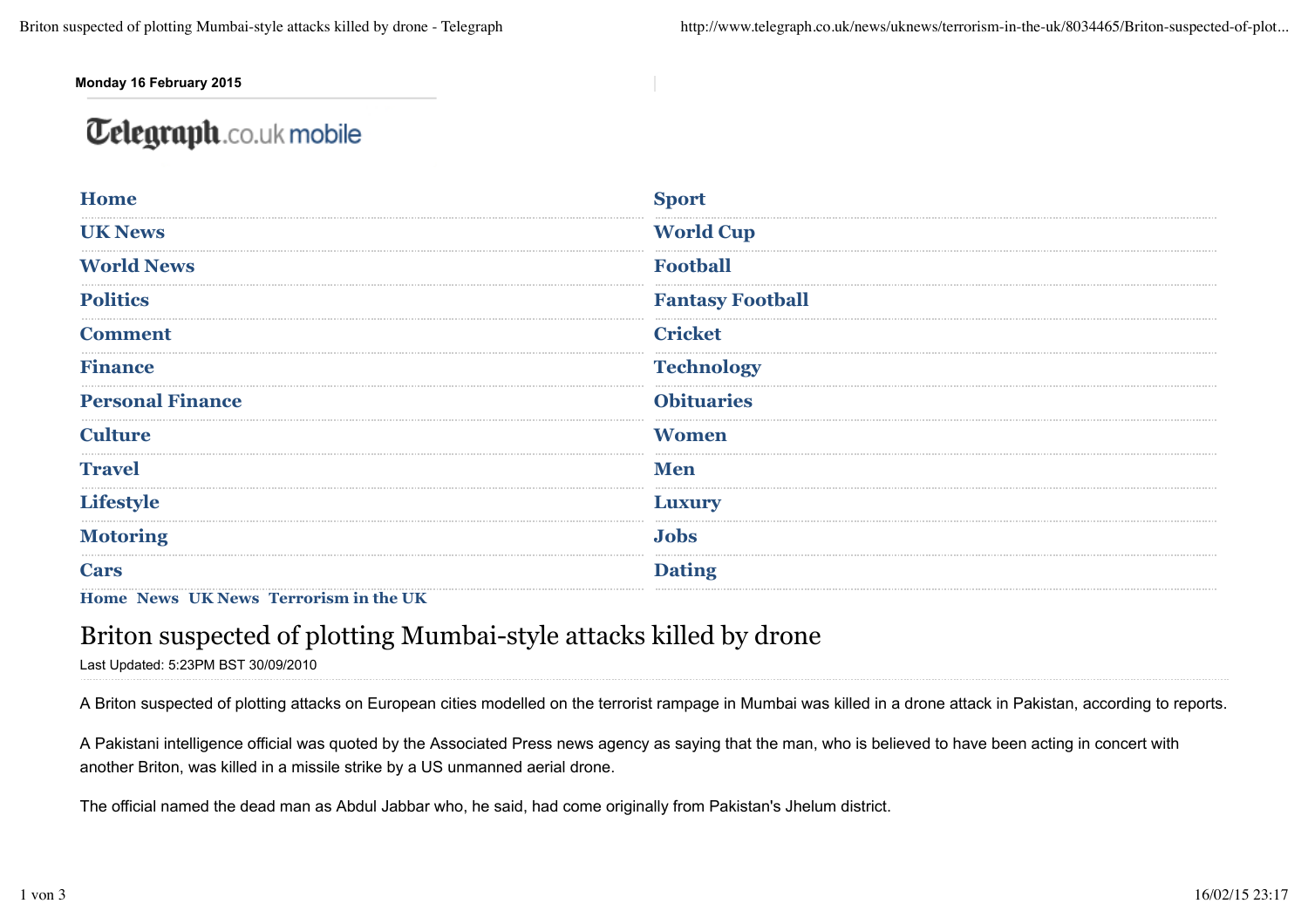He said that the suspects, who also included eight German nationals, had been hiding in the tribal areas of the North Waziristan region.

The Britons are believed to have been tracked by the authorities for some time before the incident, which occured on Sept 8. News of the plot only emerged this week, after the killing of its mastermind Sheikh Fateh al-Masri, a senior al-Qaeda commander, by another US missile on Saturday.

The Foreign Office said it would not comment becuase on what it described as "security matters".

The latest report follows the disclosure earlier this week that intelligence agencies in Europe, the US and Pakistan had intercepted a credible Islamist plot to attack cities in Britain, France and Germany.

Militants were said to be planning commando-style raids similar to the attack on Mumbai in India two years ago.

The discovery of the plot lead to an upsurge in attacks by CIA Predator drones on the tribal areas of northern Pakistan in an attempt to disrupt their preparations.

Robert Wainwright, director of the European police organisation Europol, said the disclosures showed that the terrorist threat remained high.

"There has been a significant decline in the number of terrorist attacks in Europe - certainly committed by Islamist groups - that hides the reality that these groups are still active," he said.

"The threat is still out there - absolutely - as these reports show."

## **RELATED CONTENT**

British terror suspect 'was head of The Islamic Army of Great Britain' Terrorist on FBI most wanted list 'killed by drone' British couple captured in Afghanistan 'were planning attacks in UK' Pakistan halts Nato supplies to Afghanistan after attack How the Mumbai terror attacks changed British anti-terror tactics Britons training in Pakistan for UK terror attacks Terror plot against Britain thwarted by drone strike

**SECTIONS**

Back to top

Full website

Contact us

Terms and conditions

 $\color{red} \bullet$